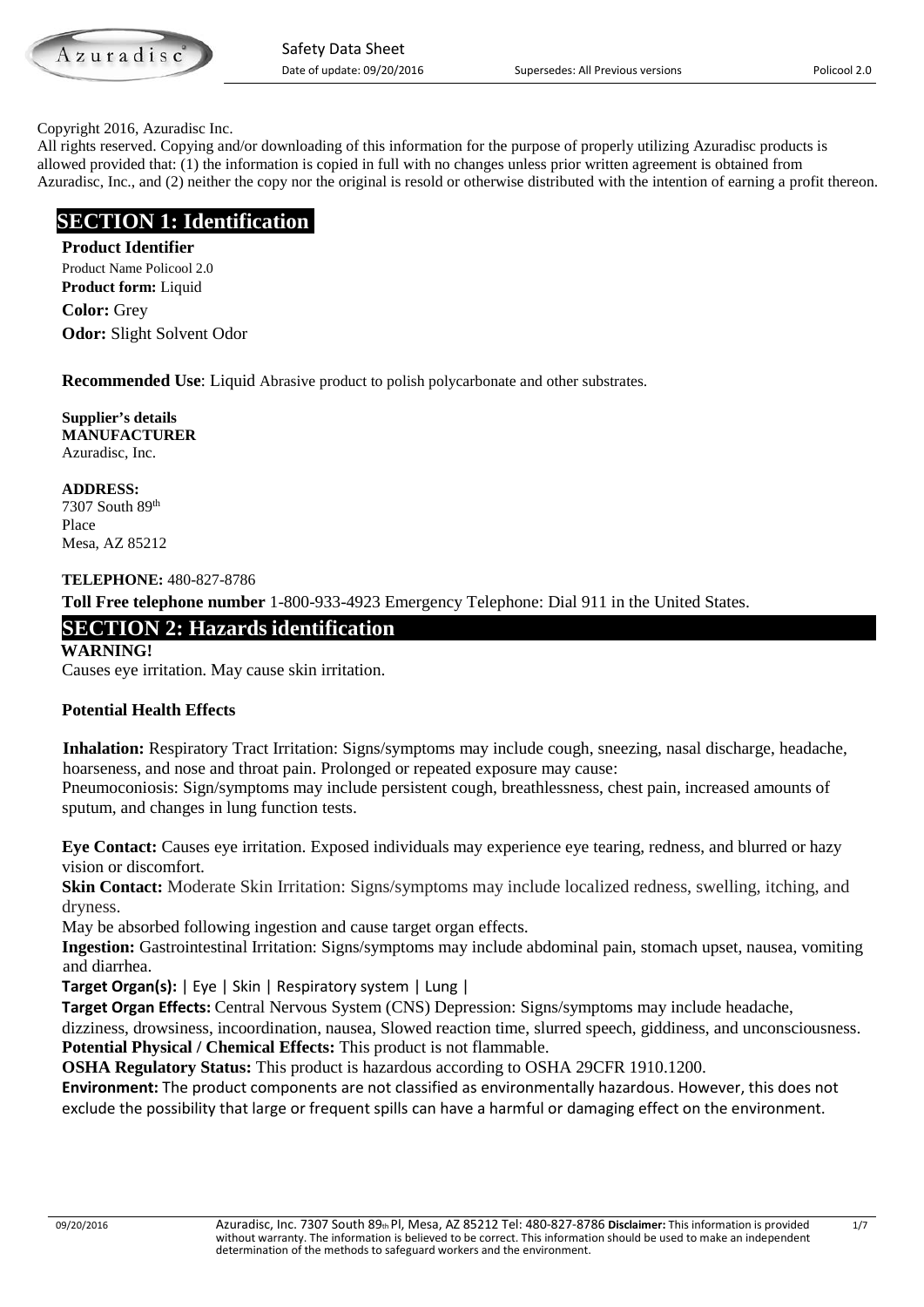# **SECTION 3: Composition/information on ingredients**

#### **Ingredients**

| <b>Chemical Name</b>                                             | CAS-No.    | Concentration* |
|------------------------------------------------------------------|------------|----------------|
| Water                                                            | 7732-18-5  | 40-70          |
| DISTILLATES (PETROLEUM), ACID TREATED, LIGHT                     | 64742-14-9 | $7 - 13$       |
| †Aluminum oxide                                                  | 1344-28-1  | $5 - 10$       |
| † HYDROTREATED LIGHT PETROLEUM DISTILLATES                       | 64742-47-8 | $3-7$          |
| DECAMETHYLCYCLOPENTASILOXANE                                     | 541-02-6   | $3-7$          |
| DODECAMETHYLCYCLOHEXASILOXANE                                    | 540-97-6   | $1-5$          |
| †Aluminum Silicate Clay (ceramic materials and wares) 66402-68-4 |            | $1-5$          |

\* All concentrations are in percent estimate by weight unless ingredient is a gas. Gas concentrations are in percent by volume.

 **† This chemical is hazardous according to OSHA/WHMIS criteria.**

**SECTION 4: First aid measures**<br>**Inhalation:** Remove person to fresh air. If signs/symptoms develop, get medical attention. If Swallowed: Do not induce vomiting unless instructed to do so by medical personnel. Give victim two glasses of water. Never give anything by mouth to an unconscious person. Get medical attention.

 **Eye Contact:** Immediately flush with plenty of water for at least 15 minutes. If easy to do, remove contact lenses. Flush thoroughly with water. If irritation occurs, get medical assistance. Get medical attention.

**Skin Contact:** Remove contaminated clothing and shoes. Flush skin thoroughly with water. If irritation occurs, get medical assistance. Wash contaminated clothing and clean shoes before reuse

 **Ingestion:** Rinse mouth thoroughly. Get medical attention if any discomfort occurs.

# **SECTION 5: Firefighting measures**

**Extinguishing Media:** Use fire extinguishers with class B extinguishing agents (e.g., dry chemical, carbon dioxide).

**Unsuitable Extinguishing Media:** None.

 **Special Fire Fighting Procedures:** Self-contained breathing apparatus and full protective clothing must be worn in case of fire.  **Unusual Fire & Explosion Hazards:** None known.

 **Hazardous Combustion Products:** Alumina compounds, Nitrogen Oxides

#### **FLAMMABLE PROPERTIES**

 **Auto ignition temperature** No data available  **Flash Point 170 ºF [Test Method: Closed Cup] Flammable Limits -** LEL No Data Available  **Flammable Limits -** UEL No Data Available

 **Protective Measures:** Special Fire Fighting Procedures: Water may not effectively extinguish fire; however, it should be used to keep fire-exposed containers and surfaces cool and prevent explosive rupture. Wear full protective equipment (Bunker Gear) and a Self-contained breathing apparatus (SCBA).

 Unusual Fire and Explosion Hazards: Combustible liquid and vapor. Closed containers exposed to heat from fire may build pressure and explode. Vapors may travel long distances along the ground or floor to an ignition source and flash back.

**Note: See STABILITY AND REACTIVITY (SECTION 10)** for hazardous combustion and thermal decomposition information.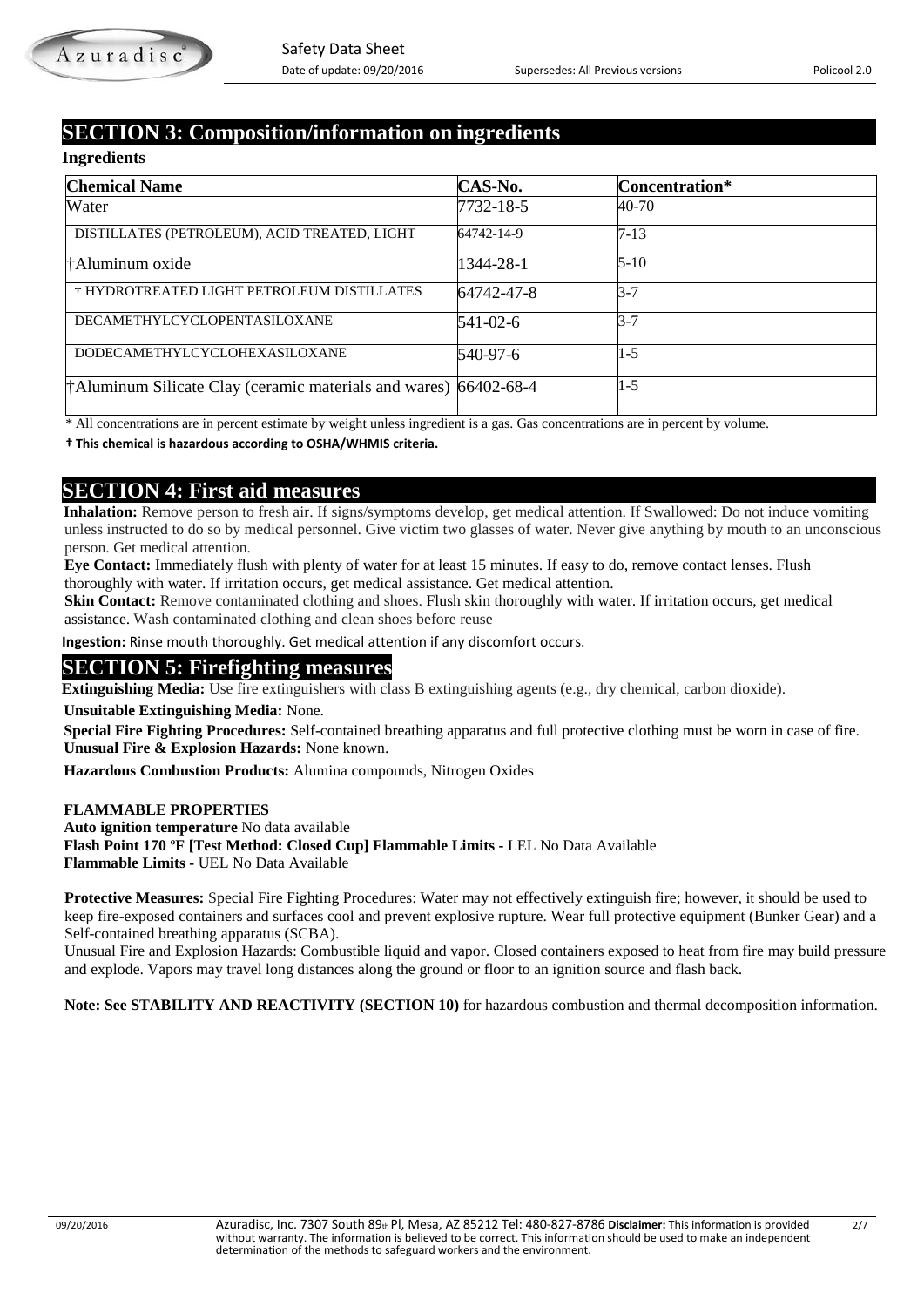# **SECTION 6: Accidental release measures**

**Personal Precautions:** Avoid contact with eyes and prolonged skin contact. Wear appropriate personal protective Equipment. See Section 8 of the Safety Data Sheet for Personal Protective Equipment. Warning! A motor could be an ignition source and could cause flammable gases or vapors in the spill area to burn or explode.

**Spill Cleanup Methods:** Contain spill. For larger spills, cover drains and build dikes to prevent entry into sewer systems or bodies of water. Working from around the edges of the spill inward, cover with bentonite, vermiculite, or commercially available inorganic absorbent material. Mix in sufficient absorbent until it appears dry. Collect as much of the spilled material as possible. Clean up residue with detergent and water. Collect the resulting residue containing solution. Place in a closed container approved for transportation by appropriate authorities. Dispose of collected material as soon as possible.

**Environmental Precautions:** Avoid discharge into drains, water courses or onto the ground.

 **Notification Procedures:** Inform authorities if large amounts are involved.

**SECTION 7: Handling and storage**<br>**Handling:** Do not eat, drink or smoke when using this product. Wash exposed areas thoroughly with soap and water. Keep away from heat, Sparks, open flame, pilot lights and other sources of ignition. Avoid breathing of vapors, mists or spray. Keep out of the reach of Children. Avoid contact with oxidizing agents. Use general dilution ventilation and/or local exhaust ventilation to control airborne exposures to below Occupational Exposure Limits. If ventilation is not adequate, use respiratory protection equipment.

**Storage:** Store in a cool and well-ventilated place. Keep container closed when not in use. Store away from acids. Store away from heat. Store out of direct sunlight. Store away from oxidizing agents.

### **SECTION 8: Exposure controls/personal protection**

**Exposure Limits:**

Azuradisc

| Ingredient<br>ALUMINUM OXIDE                                                                                                                                                                                                                                                                                                                                                                                                                                         | <b>Authority</b><br><b>ACGIH</b> | <b>Type</b><br>TWA, particulate<br>matter, $< 1\%$   | Limit<br>$10 \text{ mg/m}$ | <b>Additional Information</b><br>Table A4 |
|----------------------------------------------------------------------------------------------------------------------------------------------------------------------------------------------------------------------------------------------------------------------------------------------------------------------------------------------------------------------------------------------------------------------------------------------------------------------|----------------------------------|------------------------------------------------------|----------------------------|-------------------------------------------|
| ALUMINUM OXIDE                                                                                                                                                                                                                                                                                                                                                                                                                                                       | <b>CMRG</b>                      | crystalline silica<br>TWA 1 fiber/cc                 |                            |                                           |
| ALUMINUM OXIDE<br>ALUMINUM OXIDE                                                                                                                                                                                                                                                                                                                                                                                                                                     | <b>OSHA</b><br><b>OSHA</b>       | TWA, respirable 5 mg/m3<br>TWA, Vacated, as 10 mg/m3 |                            | Table Z-1                                 |
|                                                                                                                                                                                                                                                                                                                                                                                                                                                                      |                                  | dust                                                 |                            |                                           |
| ALUMINUM OXIDE                                                                                                                                                                                                                                                                                                                                                                                                                                                       | <b>OSHA</b>                      | TWA, as total dust 15 mg/m3                          |                            | Table Z-1                                 |
| <b>DECAMETHYLCYCLOPENTASILOXANE</b>                                                                                                                                                                                                                                                                                                                                                                                                                                  | <b>CMRG</b>                      | TWA 10 ppm                                           |                            |                                           |
| <b>HYDROTREATED LIGHT PETROLEUM</b><br><b>DISTILLATES</b>                                                                                                                                                                                                                                                                                                                                                                                                            | <b>CMRG</b>                      | TWA 300 ppm                                          |                            |                                           |
| OIL MIST, MINERAL                                                                                                                                                                                                                                                                                                                                                                                                                                                    | ACGIH                            | TWA, as mist 5 mg/m3                                 |                            |                                           |
| OIL MIST, MINERAL                                                                                                                                                                                                                                                                                                                                                                                                                                                    | ACGIH                            | STEL, as mist 10 mg/m3                               |                            |                                           |
| OIL MIST, MINERAL<br>$\mathcal{L}(\mathcal{L}(\mathcal{L}(\mathcal{L}))_{\mathcal{L}}$ , $\mathcal{L}(\mathcal{L}(\mathcal{L}))_{\mathcal{L}}$ , $\mathcal{L}(\mathcal{L}(\mathcal{L}))_{\mathcal{L}}$ , $\mathcal{L}(\mathcal{L}(\mathcal{L}(\mathcal{L}(\mathcal{L}(\mathcal{L}(\mathcal{L}(\mathcal{L}(\mathcal{L}(\mathcal{L}(\mathcal{L}(\mathcal{L}(\mathcal{L}(\mathcal{L}(\mathcal{L}(\mathcal{L}(\mathcal{L}(\mathcal{L}(\mathcal{L}(\mathcal{L}(\mathcal{$ | <b>OSHA</b>                      | TWA, as mist 5 mg/m3                                 |                            | Table Z-1                                 |

 VAC Vacated PEL: Vacated Permissible Exposure Limits [PEL] are enforced as the OSHA PEL in some states. Check with your local regulatory agency.

SOURCE OF EXPOSURE LIMIT DATA:

ACGIH: American Conference of Governmental Industrial Hygienists CMRG:

Chemical Manufacturer Recommended Guideline

OSHA: Occupational Safety and Health Administration

AIHA: Industrial Hygiene Association Workplace Environmental Exposure Level (WEEL)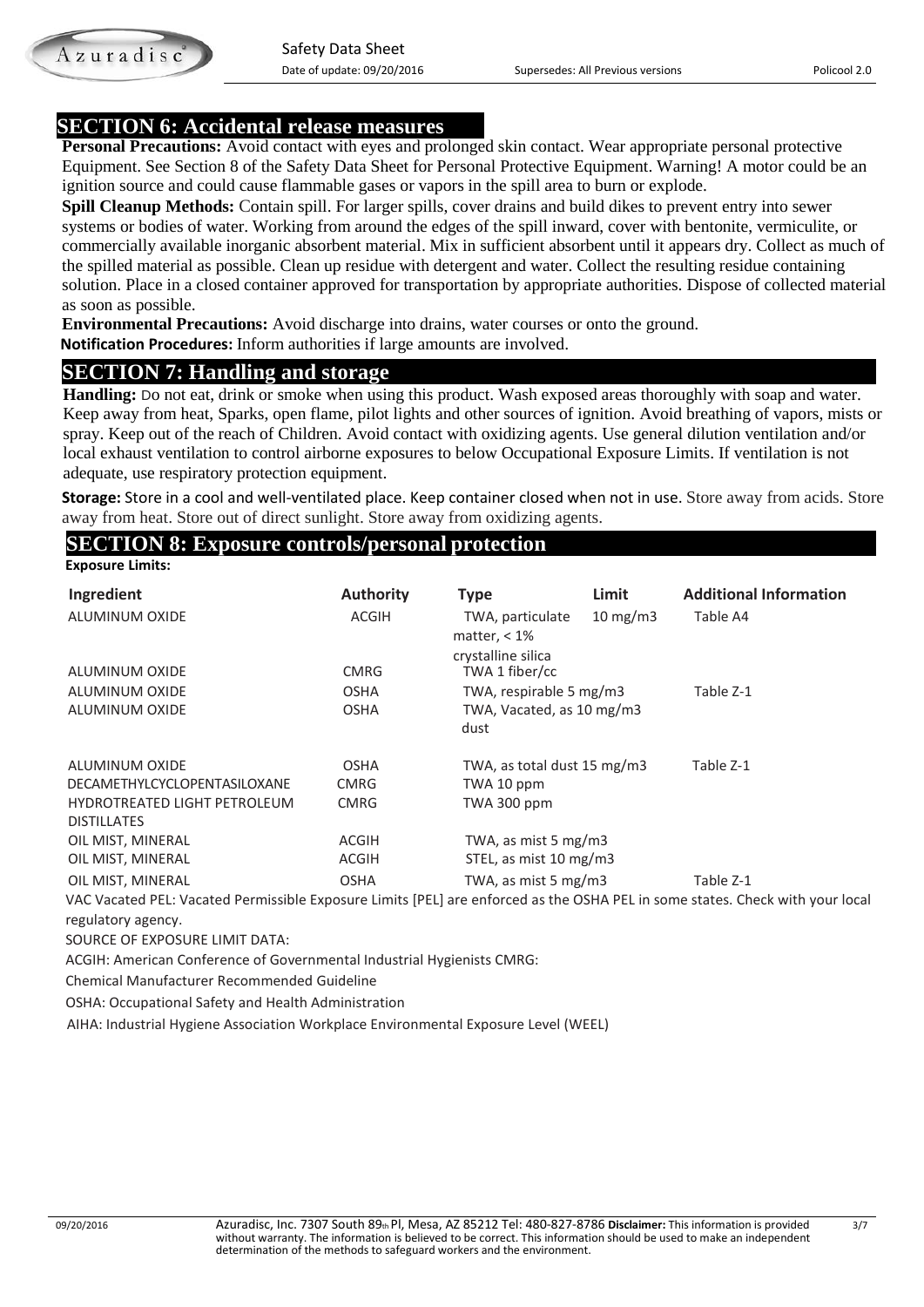**Engineering Controls:** Provide adequate ventilation. Observe Occupational Exposure Limits and minimize the risk of inhalation of spray. Observe good industrial hygiene practices.

 **Respiratory Protection:** If engineering controls do not maintain airborne concentrations below recommended exposure limits (where applicable) or to an acceptable level (in countries where exposure limits have not been established), an approved respirator must be worn. In the United States of America, if respirators are used, a program should be instituted to assure compliance with OSHA Standard 63 FR 1152, January 8, 1998. Respirator type: High-efficiency particulate respirator. Avoid breathing of vapors, mists or spray. Select one of the following NIOSH approved respirators based on airborne concentration of contaminants and in accordance with OSHA regulations: Half face piece or full-face air-purifying respirator with organic vapor cartridges and P100 particulate prefilters.

 **Eye Protection:** Wear approved safety goggles.

 **Hand Protection:** Wear protective gloves. Be aware that the liquid may penetrate the gloves. Frequent change is advisable. Suitable gloves can be recommended by the glove supplier.

**Skin Protection:** Apron and long sleeves are recommended.

 **Hygiene Measures:** Always observe good personal hygiene measures, such as washing after handling the material and before eating, drinking, and/or smoking. Routinely wash work clothing and protective equipment to remove contaminants.

 **Environmental Exposure Controls:** Environmental manager must be informed of all major spillages.

### **SECTION 9: Physical and chemical properties**

**Color:** Grey **Odor Threshold:** Slight solvent Odor **Physical State:** Liquid emulsion **pH:** 7.5 - 8.5 **Melting Point:** Not applicable. **Freezing Point:** No data available. **Boiling Point:** 375°F **Flash Point:** 170° F. **Evaporation Rate:** 1 **Flammability Limit - Upper (%):** No data available. **Flammability Limit - Lower (%):** No data available. **Vapor Pressure:** No data available. **Vapor Density (Air=1):** No data available. **Specific Gravity:** 0.96 [Ref Std: WATER=1] **Solubility in Water:** Negligible **Solubility (Other):** Not applicable. **Hazardous Air Pollutants 0.00072 lb HAPS/gal Volatile Organic Compounds 14.66 %** [Test Method: calculated SCAQMD rule 443.1] [Details: excluding exempt compounds] **Volatile Organic Compounds 140.95 g/l** [Test Method: calculated SCAQMD rule 443.1] [Details: excluding exempt compounds] **VOC Less H2O & Exempt Solvents 396.31 g/l** [Test Method: calculated SCAQMD rule 443.1] Viscosity 8000 - 14000 centipoise **Partition Coefficient (n-Octanol/water):** No data available. **Auto ignition Temperature:** No data available. **Decomposition Temperature:** No data available. **Viscosity:** 8000 - 14000 centipoise **SECTION 10: Stability and reactivity**<br>**Stability:** Stable under normal temperature conditions  **Conditions to Avoid:** None known

**Incompatible Materials:** Strong bases.

 **Hazardous Polymerization:** Hazardous polymerization will not occur. Hazardous Decomposition or By-Products  **Substance Condition** Formaldehyde during Combustion

 **Carbon monoxide during Combustion** 

 **Oxides of Nitrogen during Combustion**

**Possibility of Hazardous Reactions:** Will not occur.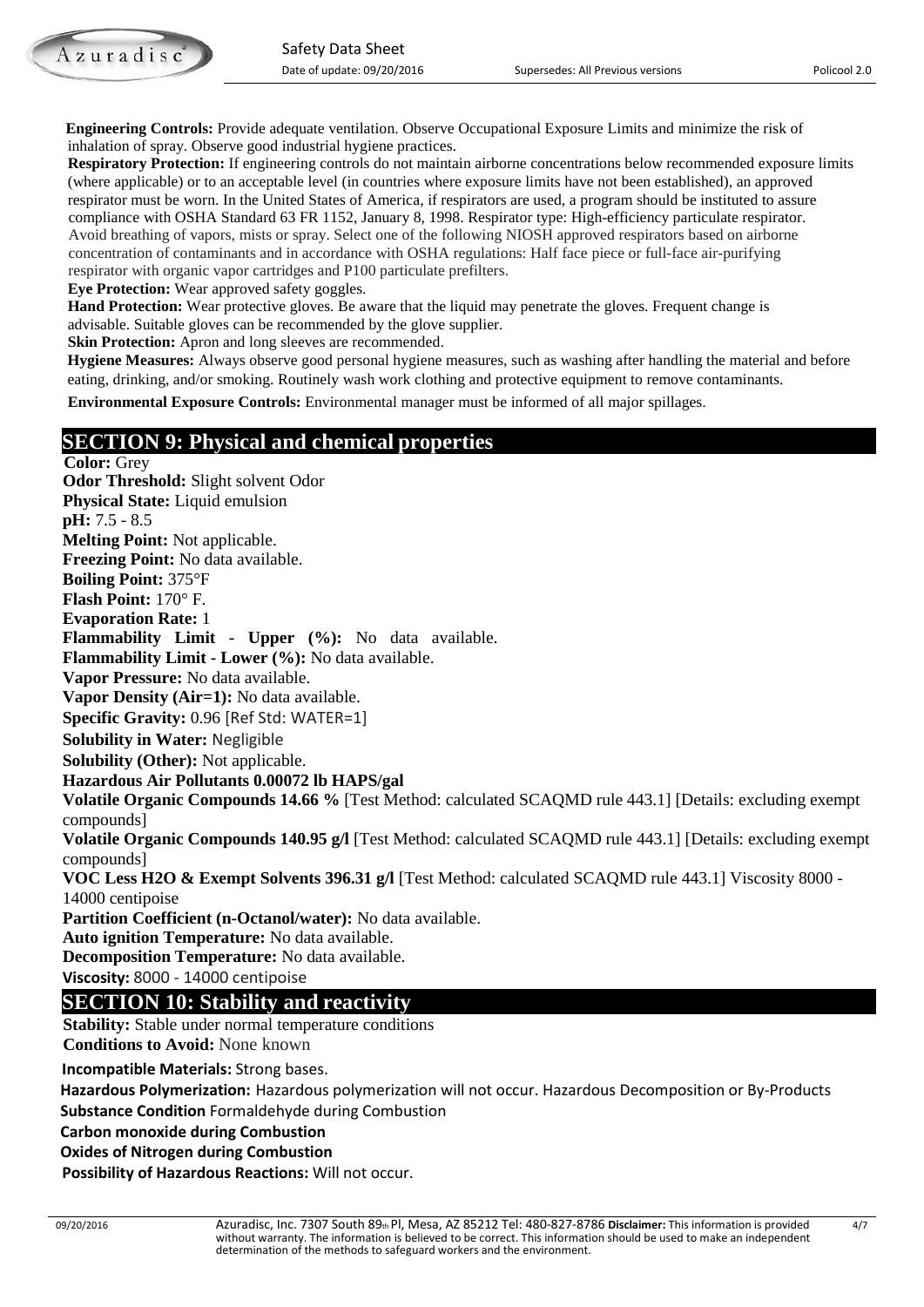# **SECTION 11: Toxicological information**

| <b>Chemical Name</b>          | <b>Test Results</b>              |
|-------------------------------|----------------------------------|
| Aluminum nitrate              | Oral LD50 (Rat): 3671 mg/kg      |
| Distillates (petroleum),      | Inhalation LC50 (Rat): 2.81 mg/l |
| hydrotreated light naphthenic |                                  |

**Listed Carcinogens:** None.

**Product Information** Acute Toxicity:

**Test Results:** No test data available for the product.

**Other Acute:** Causes eye irritation. May cause skin irritation.

**Chronic Toxicity:** No data available.

# **SECTION 12: Ecological information**

**Eco toxicity:** The product components are not classified as environmentally hazardous. However, this does not exclude the possibility that large or frequent spills can have a harmful or damaging effect on the environment.

**Mobility:** The product is soluble in water.

**Persistence and Degradability:** No data available.

**Bioaccumulation Potential:** No data available.

#### **SECTION 13: Disposal considerations**

**General Information:** Dispose of waste and residues in accordance with local authority requirements.

**EPA Hazardous Waste Number (RCRA)**: Not regulated

 **Disposal Methods:** Disposal recommendations are based on material as supplied. Disposal must be in accordance with current applicable laws and regulations, and material characteristics at time of disposal. Incinerate in an industrial or commercial facility. As a disposal alternate- tie, dispose of waste product in a Facility permitted to accept chemical waste.

**SECTION 14: Transport information ID Number(s):** 60-4100-0962-9, 60-4100-0973-6, 60-4400-9509-3, 60-4400-9520-0 Please contact the emergency numbers listed on the first page of the MSDS for Transportation In- formation for this material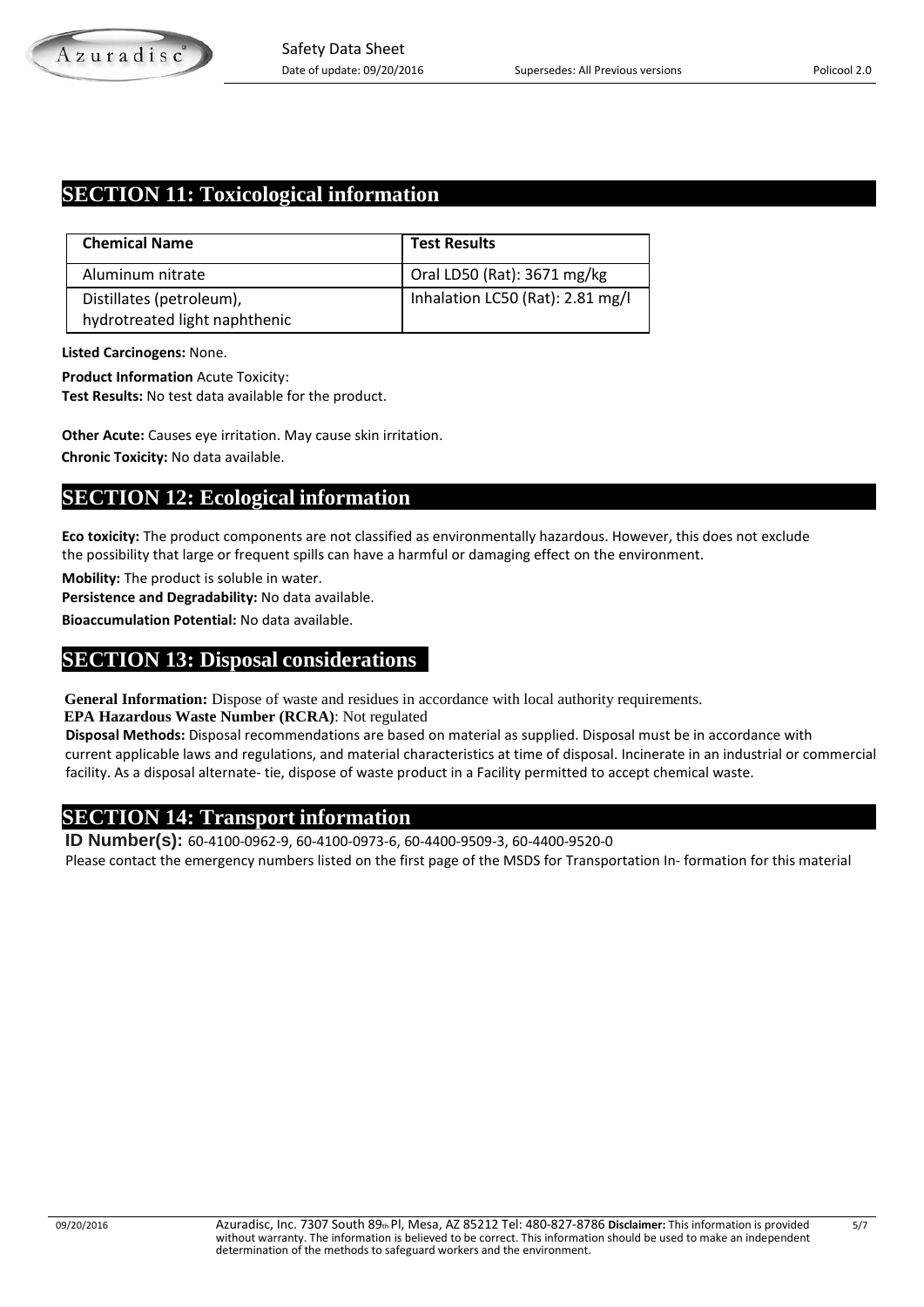# **SECTION 15: Regulatory information**

# **311/312 Hazard Categories:**

 Fire Hazard - Yes Pressure Hazard - No Reactivity Hazard - No Immediate Hazard - Yes Delayed Hazard - No

 **Canadian Controlled Products Regulations:** This product has been classified according to the hazard criteria of the Canadian Controlled Products Regulations, Section 33, and the MSDS contains all required information.

### **WHMIS Classification:** D2B

#### **Inventory Status:**

This product or all components are listed or exempt from listing on the following inventory: **DSL, TSCA US Regulations**

CERCLA Hazardous Substance List (40 CFR 302.4): **Not regulated.**

### **SARA Title III**

**Section 302 Extremely Hazardous Substances (40 CFR 355, Appendix A):** Not regulated.

#### **Section 311/312 (40 CFR 370):**

| Acute (Immediate) |
|-------------------|
| Chronic (Delayed) |
| Fire              |
| Reactive          |

#### **CHEMICAL INVENTORIES**

 The components of this product are in compliance with the chemical notification requirements of TSCA. All applicable chemical ingredients in this material are listed on the European Inventory of Existing Chemical Substances (EINECS), or are exempt polymers whose monomers are listed on EINECS. Contact Azuradisc for more information.

#### **Section 313 Toxic Release Inventory (40 CFR 372):**

| <b>Chemical Name</b> | CAS-No.   | <b>Reporting threshold</b><br>for other users | <b>Reporting threshold</b><br>for manufacturing and<br>processing |
|----------------------|-----------|-----------------------------------------------|-------------------------------------------------------------------|
| Aluminum nitrate     | 7784-27-2 | 10000 lbs.                                    | 25000 lbs.                                                        |
| Aluminum oxide       | 1344-28-1 | 10000 lbs.                                    | 25000 lbs.                                                        |

For reporting purposes: the De Minimis Concentration for a toxic chemical in a mixture is 0.1% for carcinogens as defined in 29 CFR 1910.1200(d)(4) or 1% for others.

**Clean Air Act (CAA) Section 112(r) Accidental Release Prevention (40 CFR 68.130):**

Not regulated.

**Clean Water Act Section 311 Hazardous Substances (40 CFR 117.3):** Not regulated.

**Drug Enforcement Act:** Not regulated.

#### **TSCA**

**TSCA Section 4(a) Final Test Rules & Testing Consent Orders:** Not regulated.

**TSCA Section 5(a) (2) Final Significant New Use Rules (SNURs) (40CFR 721, Subpt. E):** Not regulated.

**TSCA Section 5(e) PMN-Substance Consent Orders:** Not regulated.

**TSCA Section 12(b) Export Notification (40 CFR 707, Subpt. D):** Not regulated.

**State Regulations**

**California Safe Drinking Water and Toxic Enforcement Act of 1986 (Proposition 65):** Not regulated.

**Massachusetts Right-To-Know List:** Aluminum oxide; Distillates (petroleum), hydro treated light naphthenic

#### **Michigan Critical Materials List (Michigan Natural Resources and Environmental Protection Act (Act. 451 of 1994)):**